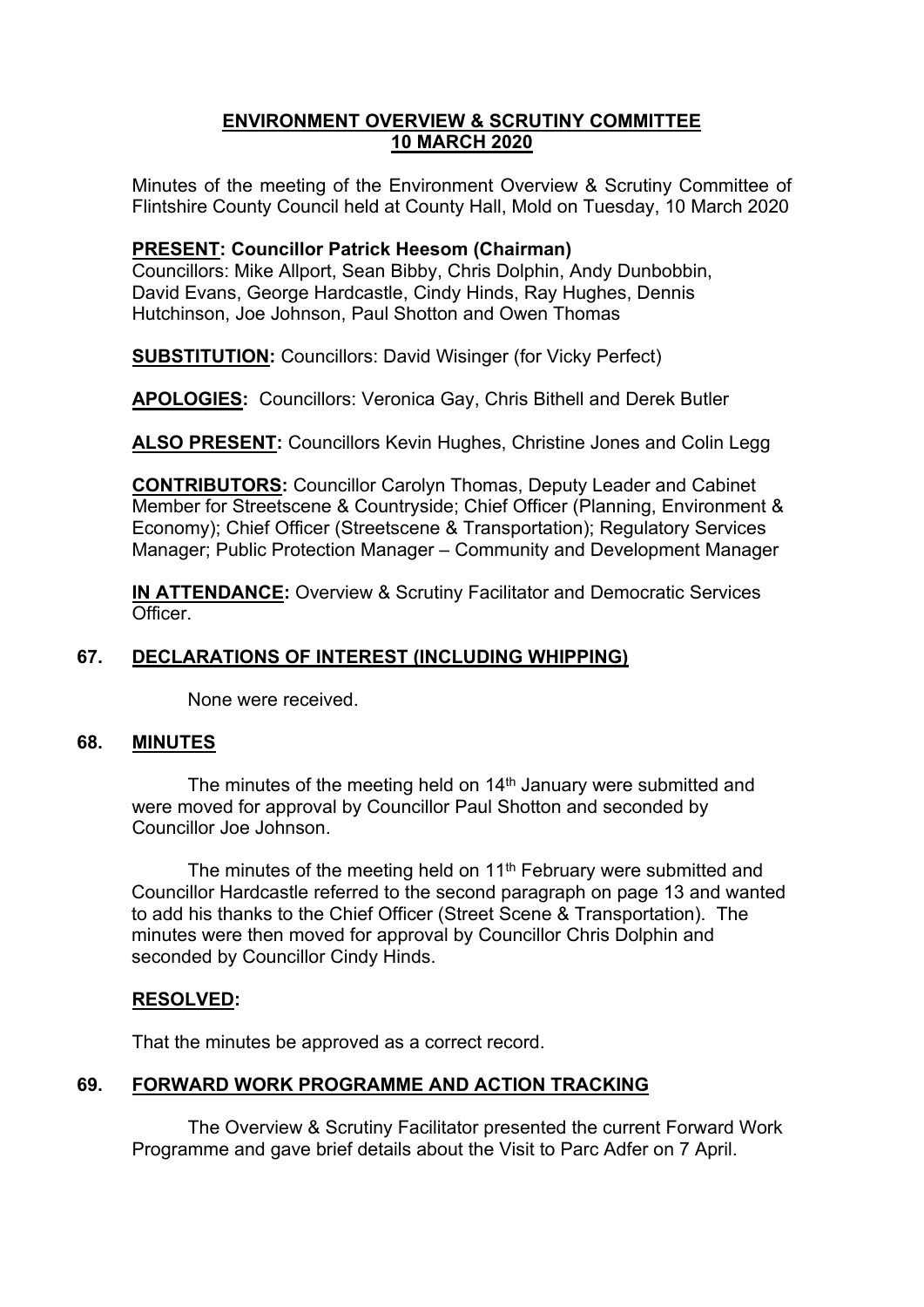It was agreed that the following items scheduled for the meeting to be held on 5 May would be deferred to 7 July in order that a workshop on the maintenance of ditches and watercourses could be held on the 5<sup>th</sup> of May.

- Fleet Electrification
- Pest Control

Councillor Wisinger emphasised the importance of regular clearing of ditches giving the example of the situation last year in Sandycroft when flooding was caused due to ditches not being cleared unlike this year when ditches were cleared and there was no flooding but a lot more rain.

In response to an issue raised regarding proposed changes to Liverpool Airport flight paths the Chief Officer (Planning, Environment & Economy) agreed to circulate to Members the Liverpool Airport consultation document.

Councillor Owen Thomas referred to changes to bus services which has left areas e.g. Llys Alyn in Rhydymwyn without public transport. The Chief Officer (Streetscene & Transportation) agreed to arrange for Sarah Blake to meet with Rhydymwyn residents regarding demand responsive transport.

The Chair referred to an issue with a cable under the A548 and the Chief Officer (Streetscene & Transportation) advised the Committee that the Council were now responsible for repairs as this was outside the 2 year guarantee period and that a bid for resilience funding to Welsh Government had been made.

The recommendations in the report were moved by Councillor Dave Wisinger and seconded by Councillor Paul Shotton.

#### **RESOLVED:**

- (a) That the Forward Work Programme be approved; and
- (b) That the Facilitator, in consultation with the Chair of the Committee be authorised to vary the Forward Work Programme between meetings, as the need arises; and
- (c) That the Committee notes the progress made in completing the outstanding actions.

#### **70. COMPLAINT MADE TO THE PUBLIC SERVICES OMBUDSMAN FOR WALES**

The Chief Officer (Planning, Environment & Economy) introduced a report sharing the details of a complaint that was made against Flintshire County Council that was investigated by the Public Services Ombudsman for Wales in 2019. He confirmed that all 10 recommendations had been accepted.

The Community and Business Protection Manager added that the team had considered the findings very carefully and were endeavouring to move forward constructively taking into account the lessons learnt which will be used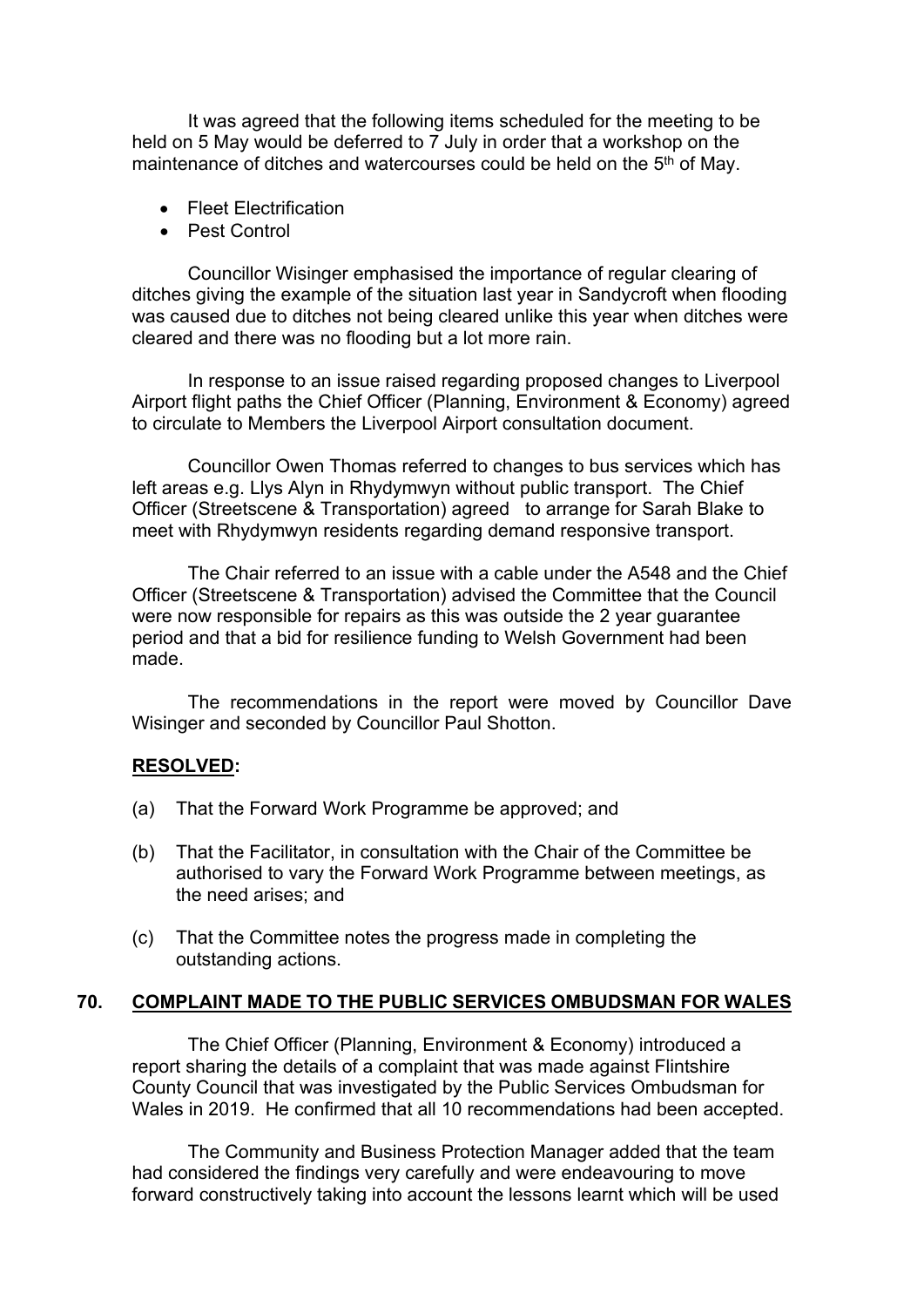as a model for other cases in the future. An inter-departmental group has been formed to address all cases going forward which would be formally minuted in addition to a detailed action plan. She added that the team are now co-located within the Ewloe.

The Development Manager referred to the planning enforcement policy and the backlog of cases with over 300 cases needing to be investigated individually. She acknowledged that whilst the enforcement team was a very small team, she was hopeful that the Internal Audit report would be satisfactory.

Councillor Wisinger stated that as Chairman of Planning Committee he was not happy with what had gone on but lessons had been learnt and that he was confident the service would keep improving. He welcomed the action plan to deal with the recommendations

Councillor Cindy Hinds raised concerns regarding derelict buildings. In response the Chief Officer (Planning, Environment & Economy) said there was a small pot of money to gift/loan to owners of buildings in a poor state to assist in bringing them back to use.

Councillor Sean Bibby expressed the view that there had been a marked improvement in the way enforcement cases are dealt with. He felt the new complaints process was working well and acknowledged the heavy caseloads of officers.

The Development Manager gave an overview of the structure of the Enforcement Team and stated that each officer would be responsible for approximately 80-90 cases but anyone of the officers would be able to give members an update on any case. In addition the Chief Officer (Planning & Development) agreed to circulate telephone numbers and email addresses of the Enforcement Team to Members.

The recommendations in the report were moved by Councillor Dave Wisinger and seconded by Councillor George Hardcastle.

#### **RESOLVED:**

- (a) That he Committee note the content of the report by the Public Services Ombudsman for Wales; and
- (b) That the Committee supports the actions taken by Planning, Environment and Economy as outlined in paragraphs 54 and 55 of the report as set out in Appendix 2.

### **71. QUARTER 3 COUNCIL PLAN 2019/20 MONITORING REPORT**

The Chief Officer (Planning, Environment & Economy) and the Chief Officer (Streetscene & Transportation) jointly presented a report on a summary of performance for Quarter 3 (October – December 2019) position of 2019/20 for the Council Plan priories 'Green Council', 'Ambitious Council' and 'Safe and Clean Council' to the Committee.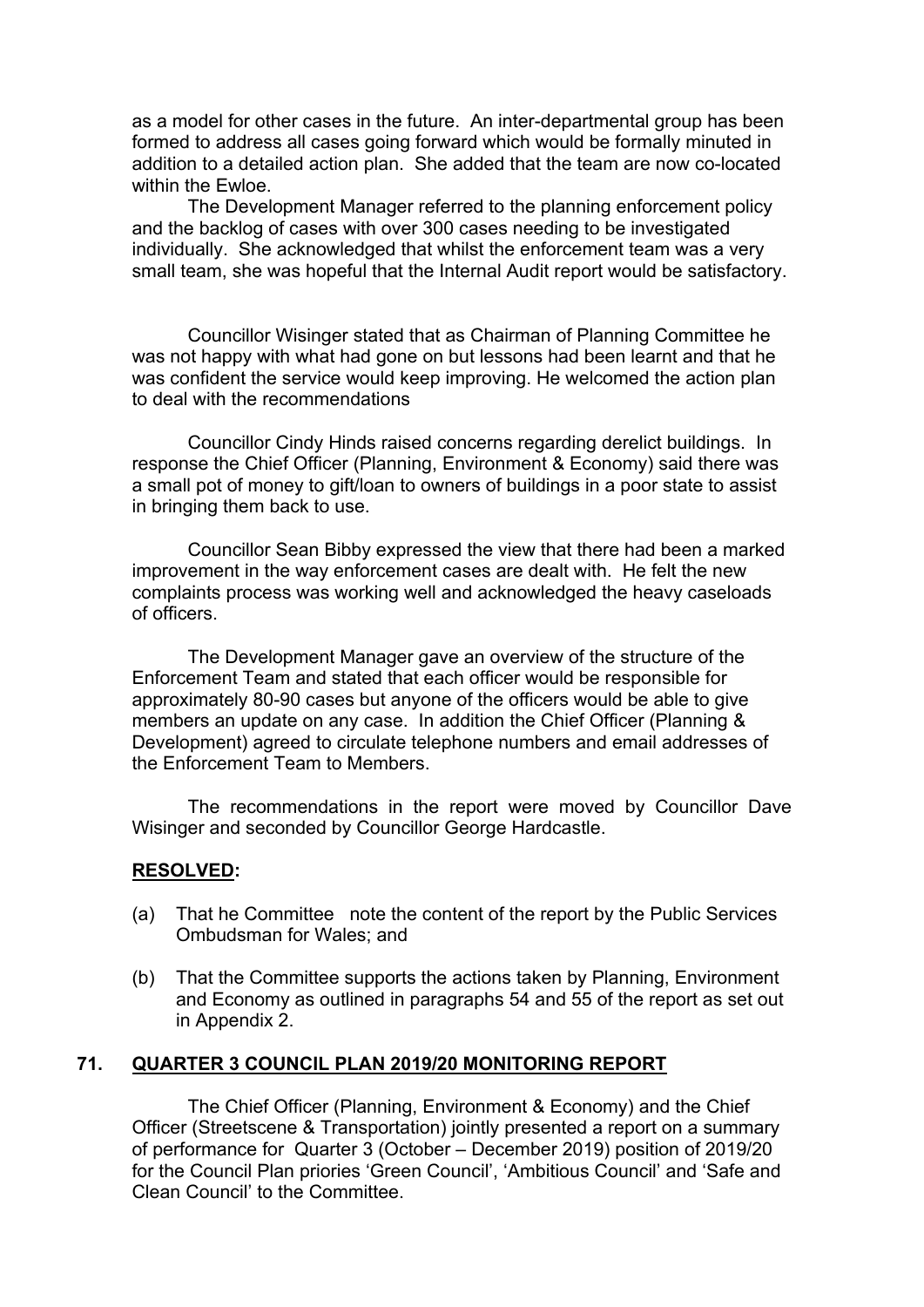Councillor Hardcastle wanted to thank Streetscene and Cabinet Members regarding the recent change of day for collection of waste for some households within Flintshire. He said that he was expecting a high volume of calls from people in his area but it all went smoothly. However, Councillor Thomas reported that bins in his area had not been collected as people were unaware of new collection day. He added that this was especially dangerous along the A541 where bins are put on the pavement.

Councillor Wisinger added that waste collection is a massive challenge, but it's not always Streetscene that causes the problems as some people put wrong bins out, put too much in the bins or don't fill bags properly causing rubbish to fall out and the refuse collectors don't always have time to pick up what has been blown around.

The Chief Officer (Streetscene & Transportation) responded by saying that they had learnt lessons from the 2012 round changes and that 10,000 properties within Flintshire had been changed. Whilst he acknowledged some streets had been missed, these were dealt with quickly by the crews who needed time to learn the new rounds. He added that any evidence of untidiness should be reported straight away as reporting days later was harder to respond to.

The Regulatory Services Manager agreed to provide Members with contact details / duty rota for missed waste collections on Saturdays as requested by Councillor Dolphin.

Councillor Dunbobbin commented on the fact that whilst recycling had exceeded targets, Local travel arrangements set targets had been doubled and utility works had achieved more than planned an explanation was needed on the areas that were not positive. He questioned where the threshold was and where it triggered the RAG status as it was not clearly defined and as a public document it should be. In response the Chief Officer (Streetscene & Transportation) said that he would take it back to the Performance Team to look at it.

The recommendations in the report were moved by Councillor Paul Shotton and seconded by Councillor Andy Dunbobbin.

#### **RESOLVED:**

That the report be noted.

## **72. UPDATE ON GARDEN WASTE CHARGES IN FLINTSHIRE**

The Regulatory Service Manager gave an update on the 2020 garden waste collection season since the increased changes were implemented as part of the annual fees and charges review and the introduction of the new tag system that had replaced the sticker. She emphasised that there was no duty on the Council to collect garden waste; however garden waste contributed significantly to the overall recycling performance and that it was a discretionary chargeable service offered to reduce landfill and generate revenue for the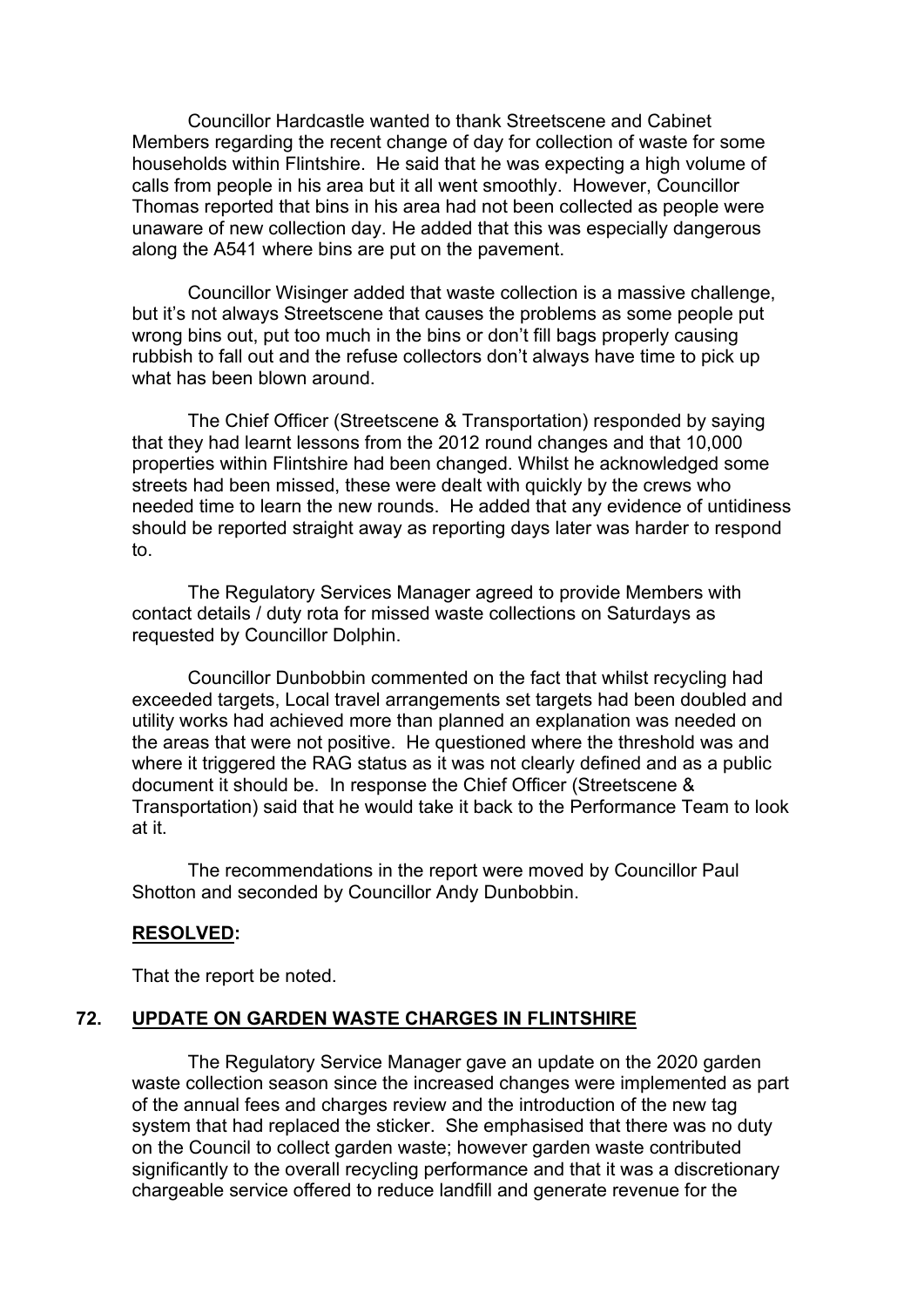provision of other statutory services as recommended by the WG Waste Collections Blueprint (2011).

In response to the questions raised about the fees and how the service was being promoted to those who had not yet take up subscription the Regulatory Services Manager confirmed that the reduced fee of £32 was still available for all online payments. Members of the public who didn't have the capacity to make the payment online would be able to go to any Flintshire Connects Office and the staff would complete online for them. The £35 fee was for payments made after 1 $^{\rm st}$  March 2020 over the phone or at a payment kiosk at Flintshire Connects for cash payments. Work was currently being undertaken to introduce Direct Debit payments next year. An analysis had been done as to how payments were made and to date 70% were done online and 30% face to face.

The Chief Officer (Streetscene & Transportation) agreed to issue instructions to all crews to collect brown bins even if the tags had been put on upside down in response to an issue raised by Councillor Hardcastle.

The recommendations in the report were moved by Councillor Dave Wisinger and seconded by Councillor Andy Dunbobbin.

#### **RESOLVED:**

That the work undertaken on the 2020 garden waste collection scheme be noted.

#### **73. WASTE PERMITTING AND DATA FLOW**

Following a request from the Scrutiny Committee the Regulatory Services Manager introduced the report on the overview of waste permitting and waste data reporting activities within the Council. Key points were

- Waste Permitting
- Duty of Care
- Waste Carrier
- Waste Reporting

The Chairman and Members were very impressed with the very detailed report and what had been done and encouraged them to keep up the good work. The Chief Officer (Streetscene & Transportation) and Regulatory Services Manager said they would convey the compliments back to the team.

The recommendations in the report were moved by Councillor Owen Thomas and seconded by Councillor Sean Bibby.

# **RESOLVED:**

That the report be noted.